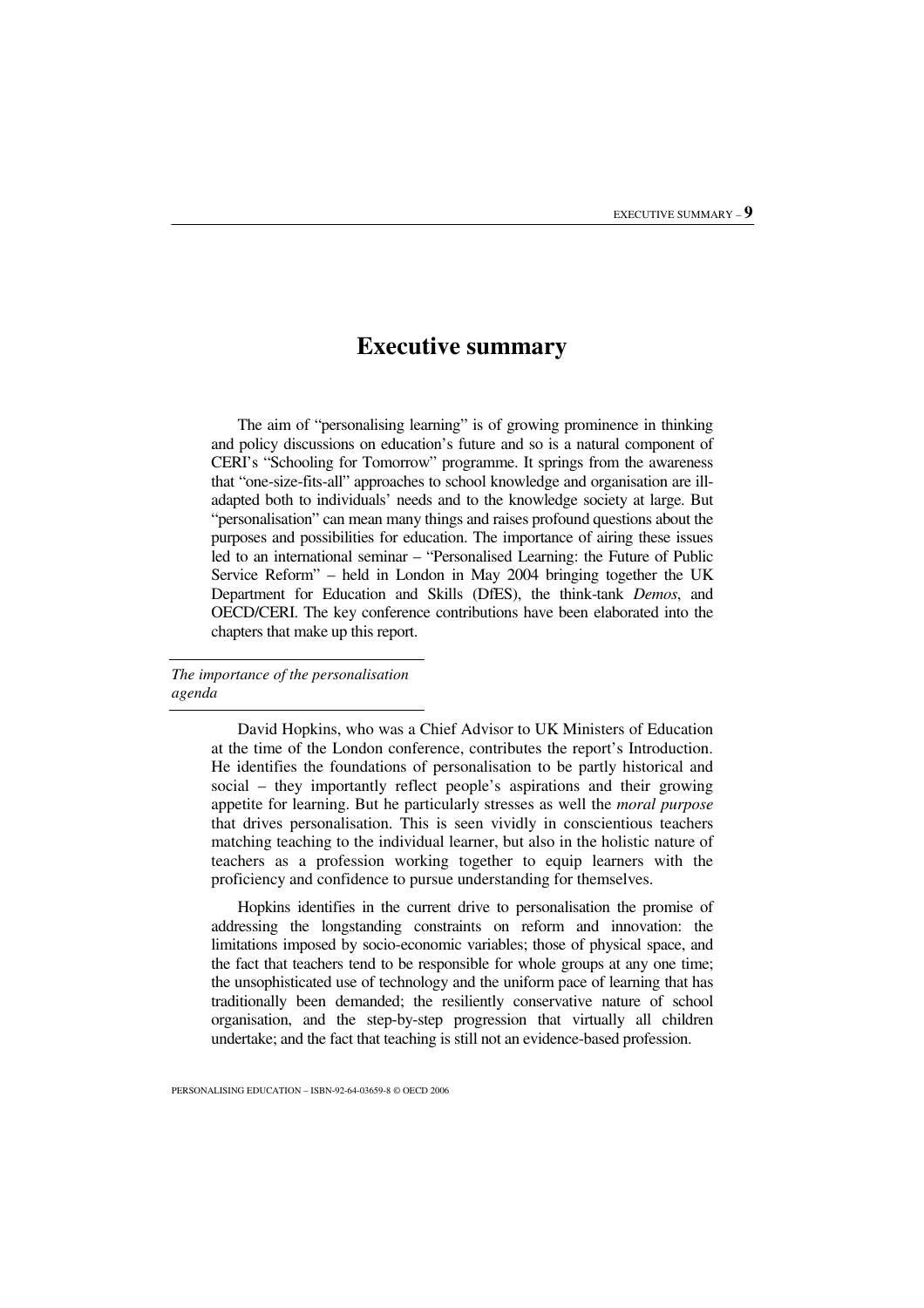## *Policy strategies to enhance the personalised learning agenda*

David Miliband, UK Schools Standards Minister at the time of the London conference, presents his vision and policy agenda for personalisation of learning. He places personalisation in the context of "three great challenges". These are: first, that of pursing excellence and equality simultaneously and aggressively; second, how to combine flexibility in delivery with accountability for results; and third, meeting the demand that universal services should have a personal focus. In meeting these challenges, new synergies are needed that depend neither exclusively on market solutions nor on the planned approach.

He outlines five components of personalised learning to guide policy development. i) It needs to be based on detailed knowledge of the strengths and weaknesses of individual students. Hence it must build on assessment for learning and the use of data and dialogue to diagnose every student's learning needs. ii) It calls for the development of the competence and confidence of each learner and so needs teaching and learning strategies that promote this. These include strategies which actively engage all students and which accommodate different speeds and styles of learning. iii) Personalisation means curriculum choice and respect for students, allowing for breadth of study and personal relevance, and clear pathways through the system. iv) Personalisation demands a radical approach to school and class organisation based around student progress. Workforce reform is a key factor, and the professionalism of teachers is best developed when they have a range of adults working with them to meet diverse student needs. v) Personalised learning means the community, local institutions and social services supporting schools to drive forward progress in the classroom. Miliband develops these elements with reference to concrete UK examples.

## *Building on research findings on learning*

Sanna Järvelä, from Finland, reviews research evidence and clarifies key questions relating to personalisation. She distinguishes personalisation from individualisation, on the one hand, and from social learning, on the other, and instead sees it as an approach in educational policy and practice whereby every student matters, and is a route to equalising opportunities through fostering learning skills and motivation.

She examines seven critical dimensions:

The *development of key skills* which are often domain-specific. Knowledge construction and knowledge sharing form the core processes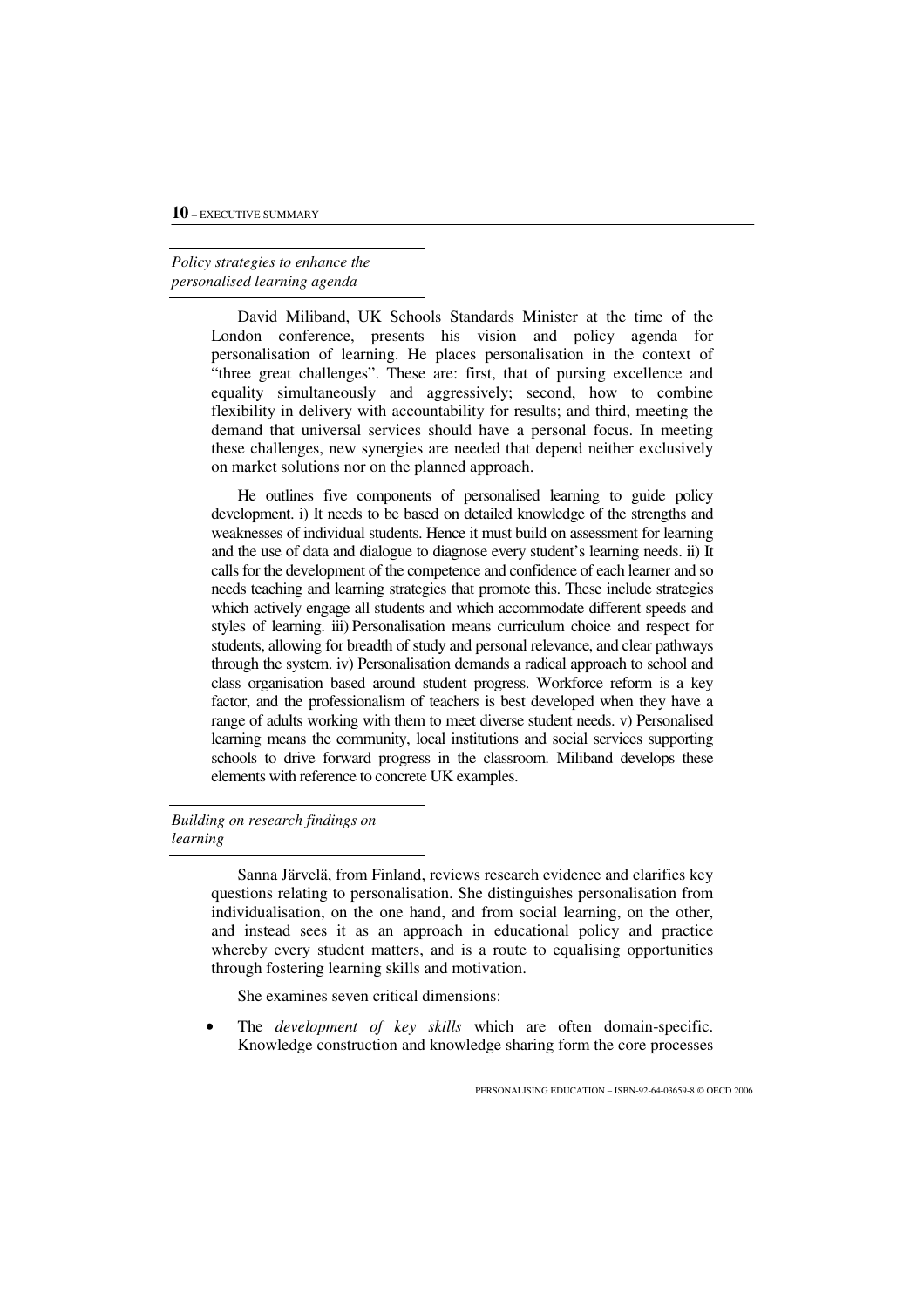of learning; and these are connected to the development of higher-order knowledge and skills which are the key organisers for the construction and sharing processes.

- Levelling the educational playing field through the direct improvement of *students' learning skill*s. This means teaching students how to analyse, critique, judge, compare and evaluate, and it may be extended to help students think wisely as well as to think well.
- Encouragement of learning through building *motivation*. Motivationally effective teachers make school meaningful cognitively, by enabling students to learn and understand, and motivationally by helping students appreciate its value, especially in potential applications for the knowledge outside school.
- *Collaborative knowledge-building* new learning environments in education and the workplace are often based on shared expertise. Pedagogical models, tools and practices are being developed to support collaborative learning and reciprocal understanding. She reviews three elements: progressive enquiry, problem-based learning, and projectbased learning.
- *New models of assessment* on which personalised learning is seen to depend, such as authentic assessment, direct assessment of performance and digital portfolios.
- Use of *technology* as a personal cognitive and social tool. For the personalisation agenda to succeed, she says, models are needed for the effective use of technology to support individual and social learning. It will call for multi-disciplinary collaboration between educational designers and technology developers and the full exploitation of mobile devices and wireless networks.
- *Teachers* are key: new learning environments require complex instructional designs and teachers will need to be strong in communication and collaboration. It is through them that the above areas will be mediated and promoted, including those of learning skills and new forms of assessment.

*Brain research and learning over the life-cycle* 

> Manfred Spitzer (Ulm, Germany) argues that brain research not only shows that we are born for learning and do it for our entire life, but also shows the conditions for successful learning and differences in each stage of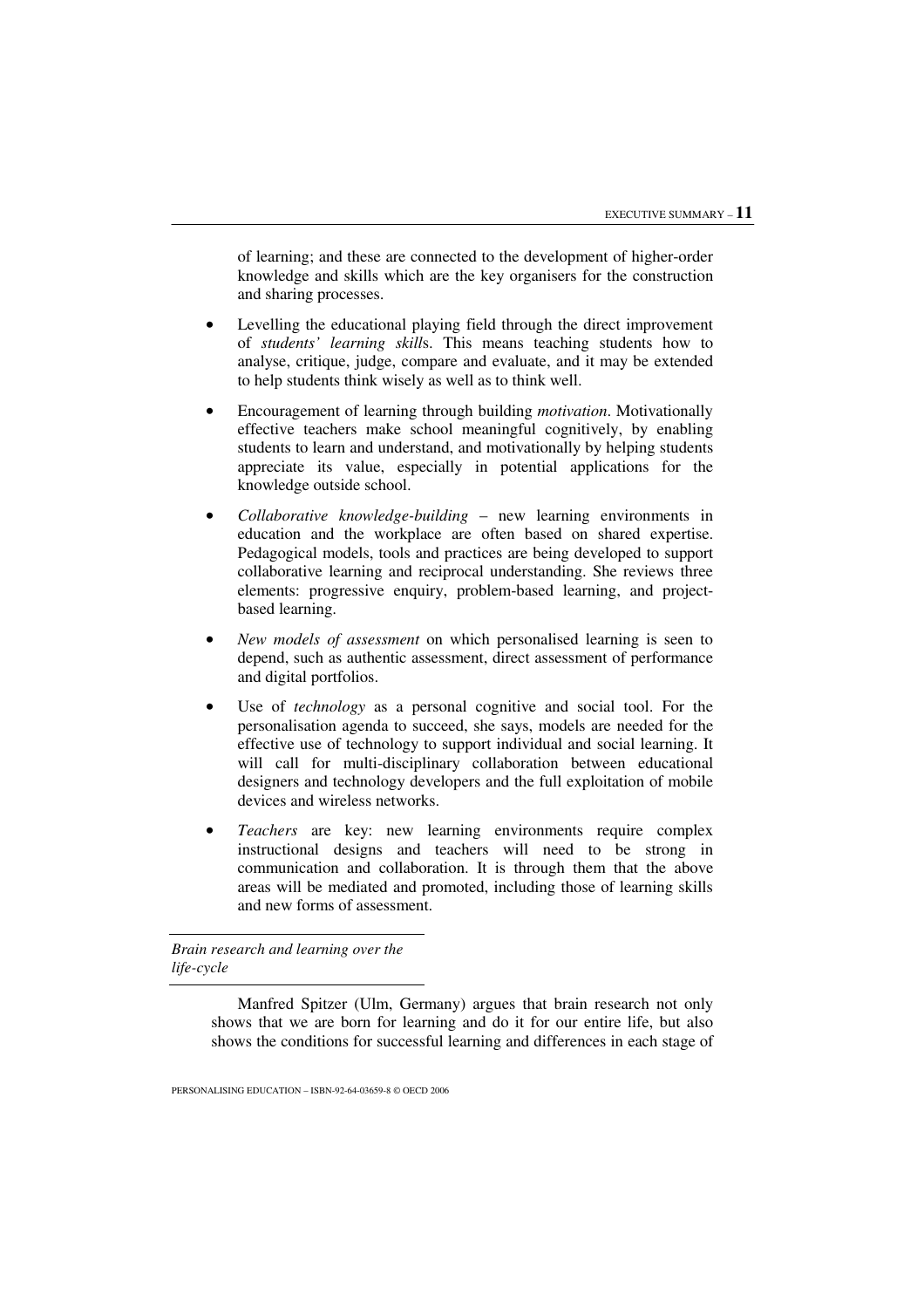life. The time has come, he says, to use this understanding for shaping the learning environments and programmes; we can no longer afford to treat the most important resource that we have, our brain, as if we knew nothing about how it works. Thus, it is important to create the conditions for transferring insights from basic studies of learning in brain research to the practice of teaching.

His discussion is organised around a number of key themes where the burgeoning knowledge base about how the brain functions can inform education and the personalisation agenda. One regards the way young children are able to generate *rules from examples* and how this relates to neurological processes; for instance, when we learn single items (people, places, words, events) the hippocampus is the part of the brain most involved, in contrast with the cortex which is engaged in extracting rules. *Phases, stages and windows* discusses the maturation process and the ways in which the brain is able to come to complexity via the learning of more basic patterns and connections which are not then forgotten. The brain of the newborn contains practically all neurons but many are unconnected – learning is about creating connections between neurons and "maps" which, once consolidated, have important consequences for new learning. Learning for *a rapidly-changing world* can be understood through the acquisition of "meta-cognitive basic competencies" but neuroscience promises to give more precise understanding of the mechanisms involved and how practice-oriented learning takes place. *Emotions* and learning is a relatively new subject where neuroscience has insights to offer, especially the impact of negative emotions (fear, anxiety) on the ways in which learning takes place. Spitze outlines the relative role played by the hippocampus and the amygdala under different emotional states and how this can affect the learning process. He also discusses *the life cycle* and slowing rates of learning (seen as something positive, even necessary), brain plasticity throughout the lifespan, and the ways in which experience and judgement improve with age.

*The "personal" domain as a social construct – changing conceptions of childhood and youth* 

> Yvonne Hébert and William J. Hartley take the example of Canada for changes which occur through societies, shaped by moral, socio-economic, political and legal influences. These include the appearance of a more liberal Christianity, the growth of industrial and agricultural productivity, the spread of literacy and the rise of the middle class, the greater emancipation of women, and enlarged notions of citizenship. Two particular processes – the advent of mass schooling and the post-war development of teenage youth culture in advertising and through the media – have been instrumental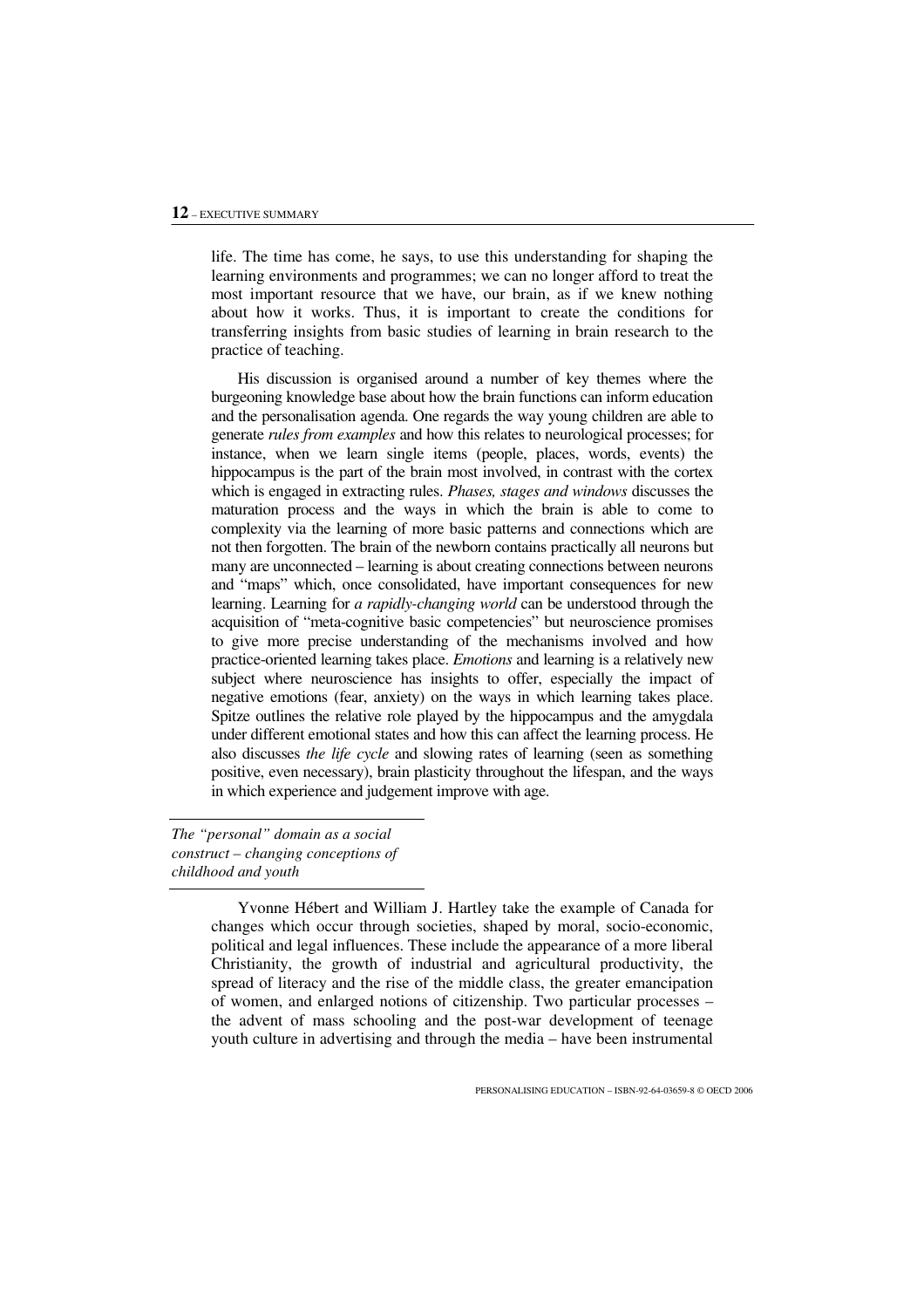in extending childhood and shaping youth. Among the different conceptions of childhood, one that runs through Canada's history is the notion of children and youth as consumers, producers, and commodities.

These sociological and historical perspectives are important in relation to the personalisation agenda. What counts as "personal" is not fixed but highly bound by cultural and historical factors. The possibilities to promote this agenda likewise are clearly influenced by such factors, and indeed they help to explain why this is emerging in some countries now as a policy priority. At the same time, educators are called upon to see beyond broad social representations of children and youth so as to support their strengths, legitimacy, diversity and vitality. Hence, there is need for sociological awareness while avoiding stereotypical images. Educational policy makers and researchers have a responsibility to understand conceptions of children and youth and to recognise the forces that shape them and young people must be recognised as whole.

## *Personalised learning in the broader social picture*

Jean-Claude Ruano-Borbalan traces the history of ideas and knowledge about learning to discuss the issue of personalisation with particular reference to France. An original characteristic of recent centuries, he argues, has been the development of massive systems to codify and reproduce society and a marked feature of such systems has been the form of their schools, classes and lessons. This is "efficient" when it comes to social reproduction and socialisation into society's values but not in terms of knowledge acquisition, learning capacity, and autonomy. Hence, however convincing the case for personalisation may be from the viewpoint of learning and the individual, we need to recognise the extent to which it may conflict with profound, longstanding social process. It also runs up against the strength of beliefs held especially by teachers about traditional modes of knowledge transmission. Ruano-Borbalan believes that the progressive element of the personalisation agenda is less in evidence in France now than it was 20-30 years ago.

Nevertheless, he proposes that we are at a "second modernity", borrowing a term from Giddens, with a gap between the dominant form of authority and knowledge transmission in the school system, on the one hand, and the scope for individuals to act and reflect, on the other. For modern societies, co-operation, networking and personalised learning are essential to economic and social development. Hence, the situation is one characterised by tensions. Because every human story is different, learning reflexes cannot be dictated and not by policy. But we can make a variety of activities and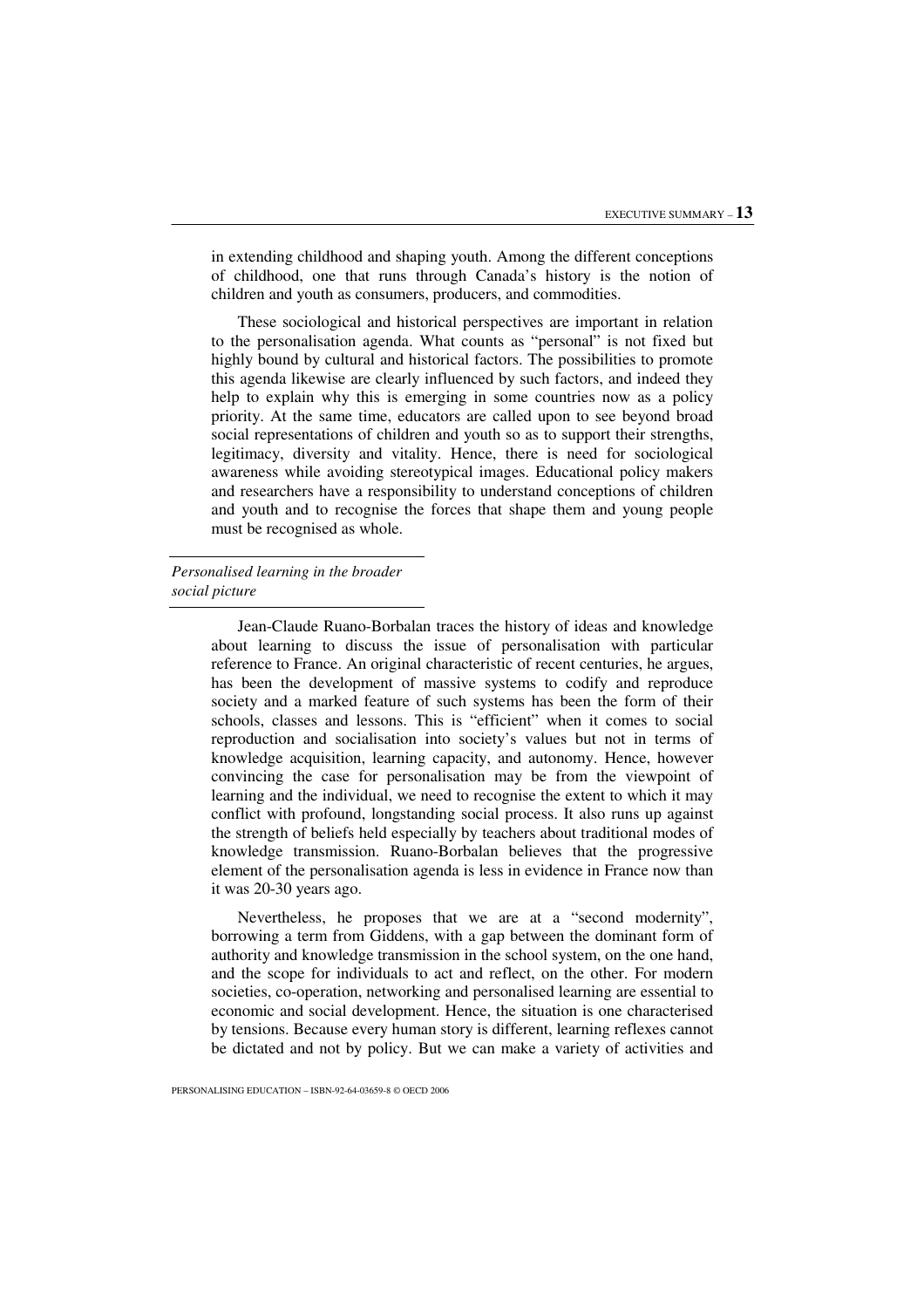knowledge available to learners, in a range of educational situations and then let them decide "on their own", according to their preferences and personalities, how to progress and learn.

*Prospects for personalised learning, from now to 2025* 

> Johan Peter Paludan from Denmark takes a futures orientation in this chapter to examine the elements that might lead the educational systems towards greater personalisation, namely, attitudes, motivation, the needs of society, and technological possibilities. In doing so, he warns against either underestimating the inertia of education systems or of overestimating their centrality for societies which now enjoy alternative routes to learning and knowledge. Nevertheless, lifelong learning itself presupposes a large degree of personalisation. Four scenarios are developed by combining two dimensions: economic growth (high to low) and culture (where the extremes are *laissez-faire* and tight control). This gives four scenarios: *1. total personalisation* (high growth and *laissez-faire*); *2. personalised timing* (high growth and tight control) *3. automated teaching* (low growth and *laissez faire*) 4. *the status quo* (low growth and tightening control). He assumes that personalised education will not be possible without simultaneously improving the productivity of the system, especially in circumstances of low growth.

> The chapter considers how key stakeholders – students, teachers, parents, the labour market, society – might react. The analysis takes a frank view both of how personalisation might be positive for each stakeholder, and why each group might resist radical change in this direction. Moves towards personalisation may also mean that it becomes more difficult to ascertain what individual students have gained from their studies and more discontinuous education may have negative effects on society's cohesiveness. Personalisation characterised by easing the individual student's passage through the system will be much less controversial than one that also personalises educational content. A key theme developed by Paludan, despite his own conviction of the merits of moving in this broad direction, is that of resistance to change in situations where clarity of outcomes and stakeholder interests are challenged by the personalisation agenda.

*The future of public services and personalised learning* 

> Charles Leadbeater argues that personalisation has the potential to reorganise the way public goods and services are created and delivered. It assumes that learners should be actively engaged in setting their own targets,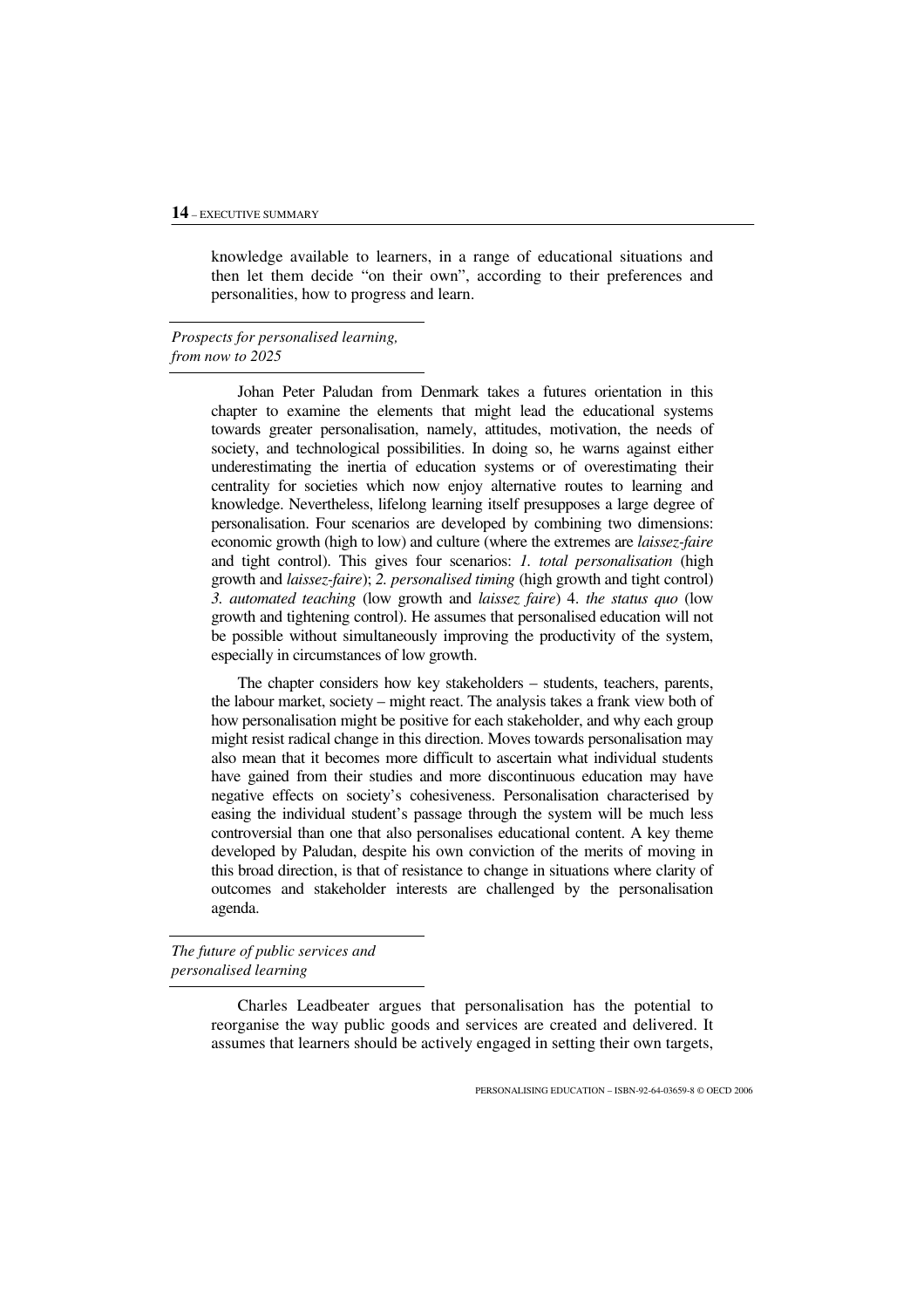devising their own learning plans and goals, choosing from among a range of different ways to learn. This chapter advances the discussion by exploring different concepts and approaches to personalisation, distinguishing between "shallow" and "deep" personalisation. The first is called *bespoke service*, where services are tailored to the needs of individual clients. The second approach outlined is called *mass customisation* in which users are allowed a degree of choice over how to mix and blend standard components to create learning programmes more suited to their goals. Third is *masspersonalisation*, based on participation and co-creation of value. Personalisation through participation allows users a more direct say in the way the service they use is designed, planned, delivered and evaluated. This involves the following steps: *intimate consultation, expanded choice, enhanced voice, partnership provision, advocacy*, *co-production*, and *funding*.

The context and the pressure for personalisation across a wide range of services is seen to be the chasm which has opened between people and large organisations, public and private. Hence, in education as in other sectors this agenda is seen as a way of reconnecting people to the institutions which serve them. As far as education is concerned, this implies far-reaching changes in the role of professionals and schools. But the biggest challenge is seen to be what it means for inequality: the more that services become personalised, the more that public resources will have to be skewed towards the least well-off.

*Identifying the right questions about personalisation of learning and public services* 

> Personalisation promises to overcome the uneven results of educational delivery and link innovation in the public sector to the broader transformations in OECD societies argue Tom Bentley and Riel Miller (at the time of the London conference of Demos and OECD respectively and its co-organisers). It is not purely a function of choice between alternative supply channels, but of shaping and combining different learning resources and sources of support around personal progression. Bentley and Miller discuss some familiar contrasts that can be re-cast by thorough-going personalisation. One is demand and supply, where the user (learner) may be directly involved in the design and creation of the learning experience. Another is public and private, where boundaries and the scope of each may be re-defined.

> They describe entry points to system-wide change through different questions and issues. Universal? The first major challenge is to ensure that